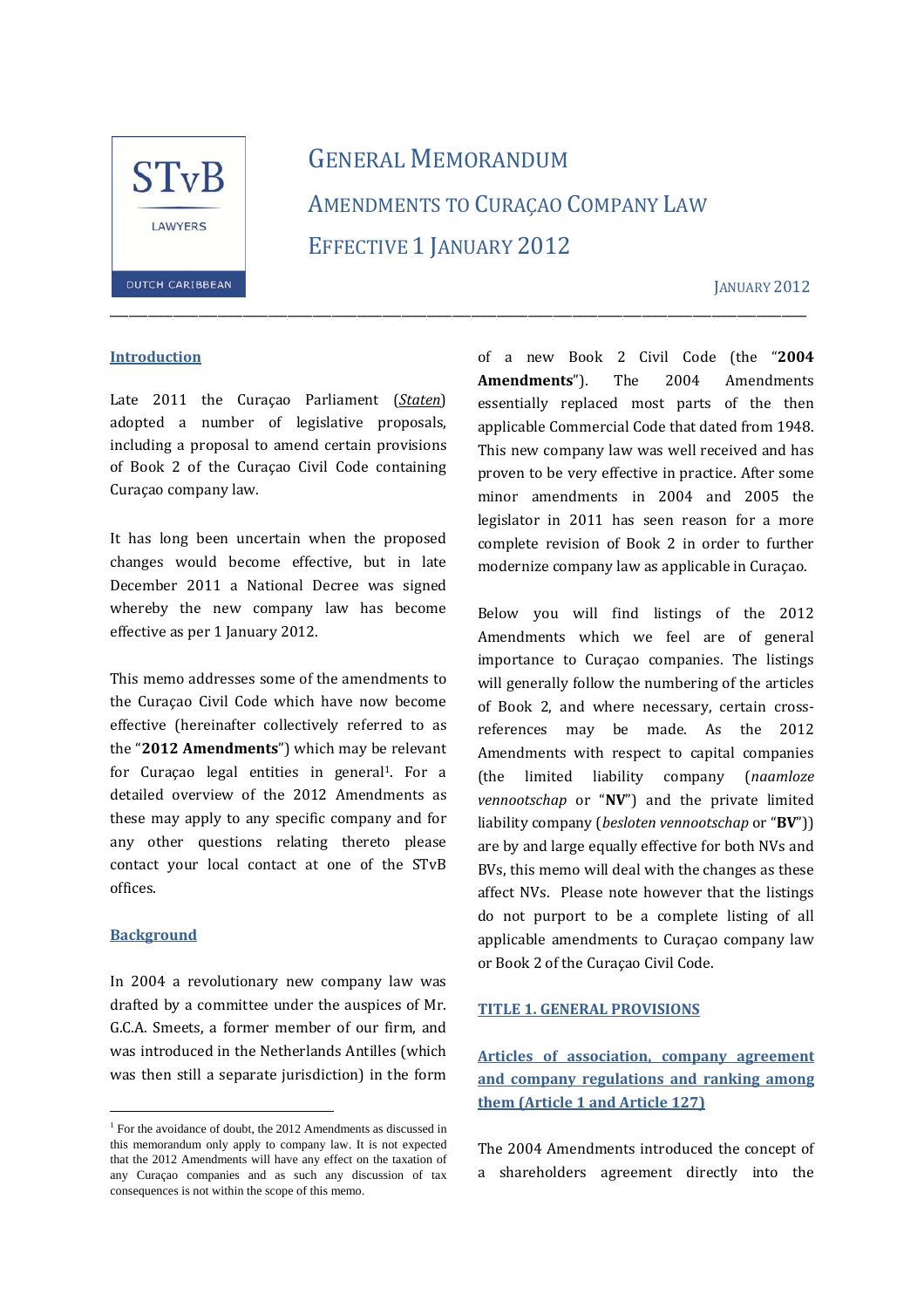Curaçao Civil Code, allowing for the possibility within the law to give corporate effect to arrangements set forth between shareholders in a private agreement concluded between all shareholders and the company itself. As a result of such an agreement, corporate actions in violation of any such agreement could be nullified by any interested party.

The 2004 Amendments also introduced the concept of company regulations (*reglement*) into the law. Company regulations are explicit regulations (*reglementen*) set out pursuant to the law or the articles by a corporate body providing for further organisatory rules for the legal entity. Company regulations, if properly drafted, can have a similar effect as a shareholders agreement.

Under the 2012 Amendments the concept of a "company agreement" (*vennootschappelijke overeenkomst*) is introduced. A company agreement is a written agreement specifically referred to as company agreement to which apart from the company all shareholders are a party whilst the articles provide that bearer shares and bearer notes cannot be issued. Apart from the contractual obligations pursuant to such an agreement, the company agreement also has corporate effect which means that it has the same force as provisions of the articles of association subject to the ranking provided in article 1. The 2012 Amendments however provide certain further requirements in order for a company agreement to be afforded corporate effect, such as requirements (i) for the articles of association to contain a specific provision allowing the company to enter into a company agreement; (ii) for the issue of bearer shares and bearer notes by a company for which a company agreement is in effect to be prohibited by the company's articles of association: (iii) for the agreement to be in writing and executed by all managing directors and supervisory directors in office; (iv) for each shareholder and the company itself to be a party to the company agreement;  $(v)$  for mandatory registration with the commercial register in

Curaçao that a company agreement is in effect (the text of the company agreement does not have to be filed).

If there is a company agreement in place then a person acquiring shares will automatically become a party to that agreement, and a shareholder will cease to be a party to the agreement if he disposes of his shares albeit that liability under the agreement may continue to apply for a limited period of time to such shareholder. 

The term shareholders agreement is now solely used to describe an agreement between shareholders to regulate their powers as shareholders that is effective between them as such (i.e. not vis-à-vis third parties, see articles 127/227 below). 

The 2012 Amendments have however provided a list of items which must mandatorily be addressed and provided for the in articles of association of a company which are filed with the Commercial Register in Curaçao and thus publicly available. These include the division of capital into various classes of shares, the permitted issue of fractional shares, the determination of the financial year of the company, the division of duties between the general and executive board (if so provided), the implementation of a supervisory board, the authority to suspend managing directors by the supervisory board (if one has been implemented), the authority to inspect annual accounts, and the determination of the remuneration of members of the supervisory board by another corporate body than the general meeting.

It has furthermore been clarified in the law that any deviations from provisions of the law (insofar as permitted) must be set forth in writing in the articles of association, a company agreement or in company regulations. In addition, a specific provision regarding the hierarchy of these formative documents has been included, whereby the articles of association rank highest, a company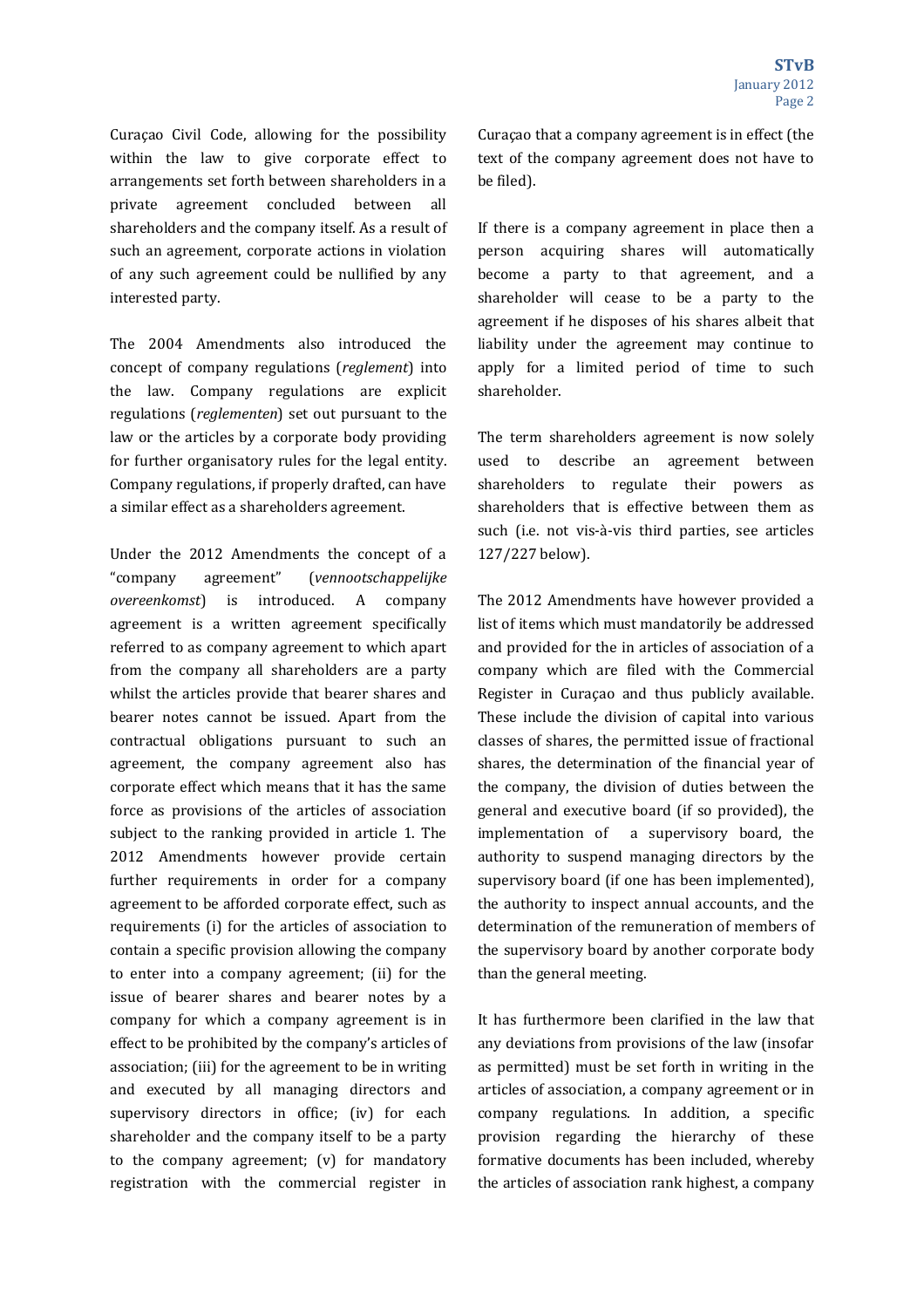agreement subsequent highest and company regulations lowest. Provisions of a lower ranking formative document are null and void to the extent they conflict with a higher ranking formative document.

As a result of the coming into effect of the 2012 Amendments, shareholders agreements that are currently in place and under the 2004 Amendments were given corporate effect no longer have corporate effect. For those companies that are a party to a shareholders agreement it must be assessed whether the agreement should be replaced by a company agreement that meets the requirements for company agreements under the revised law. This may also require an amendment of the articles of association.

## **Management authority (Article 8)**

The 2012 Amendments explicitly provide that limitations in respect of management authority can result from the law, the articles of association, a company agreement or company regulations.

#### **Representation (Article 10)**

Except for limitations resulting from the law or the articles of association a legal entity is represented by its managing board (*bestuur*). If there is more than one managing director in office, the legal entity is represented by any managing director acting individually to the extent the articles of association do not provide otherwise.

To the extent the articles do not prohibit this, a limitation of the authority to represent the company can be held against a counter party that (a) knew the limitation or without further investigation should have been aware of the limitation, or (b) could have been aware of the limitation by consulting the public records of the commercial register in Curaçao.

Article 10 section 4, however, provides that a counterparty may rely on a written statement from the board that a legal entity will not invoke any specific limitation of the authority to represent the legal entity.

#### **Conflicts of interest (Article 11)**

The new general rule as stipulated under the 2012 Amendments is as follows: in a transaction with or legal proceedings against a managing director a legal entity is represented by the supervisory board. If there is no supervisory board, the entity is represented by the general meeting of shareholders or by a person appointed for that situation by the general meeting of shareholders. For a foundation, such appointment is made by the court at the request of an interested party.

The provision of Article 11 under the 2004 Amendments which provided that, in the event of a conflict of interest, the general meeting at all times could set aside the articles of association and appoint an individual to represent the company has been deleted in the 2012 Amendments. The now deleted provision created too much uncertainty in dealing with potential conflicts of interest and as such this is a welcome amendment. 

Pursuant to article 11 section 2 under the 2012 Amendments, the general rule as provided in article 11 section 1 can be deviated from in the articles of association or pursuant to company regulations adopted by the general meeting pursuant to the articles of association. It should be noted that many current articles of association of Curaçao companies reflect the provisions of the 2004 Amendments and as a result, the general meeting of such companies can still set aside the articles of association and appoint an individual to represent the company in the event of a conflict of interest. 

It should also be noted that a conflict of interest is only deemed to exist under quite narrowly defined circumstances, being the entering into a transaction with a managing director or in the event of legal proceedings against a managing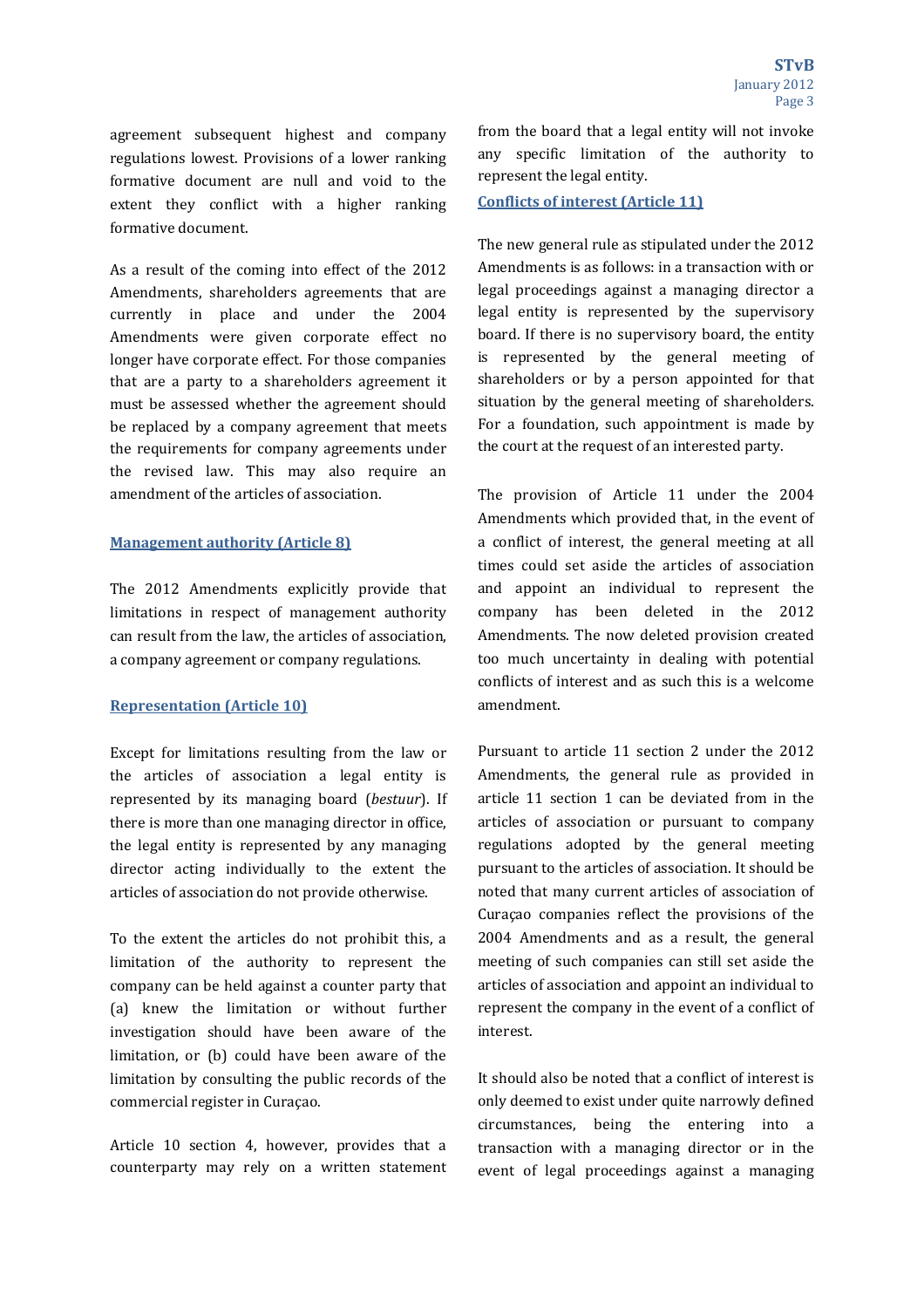director. A qualitative conflict of interest, for example where a managing director sits on the board of two group entities that are performing certain intercompany transactions, is not considered a conflict of interest in the sense of article 11. 

### **Alternate managing directors (Article 12)**

The provision that an alternate managing director in all respects must be seen as a managing director has been deleted under the 2012 Amendments. It has also been clarified that the appointment of an alternate managing director can at all times be revoked by the corporate body that has appointed the alternate managing director. 

The reason for this change is that under the old law it could be argued that an alternate managing director would be equally liable even for the period that he would not be in function. This could lead to undesired consequences. Liability of alternate managing directors for NVs and BVs is regulated by articles 13 section 8 and 23 section 8 providing for liability of such persons that have acted as if they are managing directors.

### **Ultra vires (Article 13)**

Subsequent to the 2012 Amendments, a foundation no longer can exclude the possibility to invoke ultra vires in its articles of association. This is a mandatory provision of law that is immediately applicable to all foundations, and as such a provision in the articles of association of a foundation predating the 2012 Amendments which excludes the possibility to invoke ultra vires is considered void.

Furthermore, the provision that a company must invoke ultra vires within six months after the action concerned was deleted as a result of the 2012 Amendments. This means that as a result of the 2012 Amendments the general statute of limitations provisions of Book 3 Civil Code apply. These provide that nullity of actions can be invoked for a period of three years after the relevant action took place.

The general meeting of a legal entity, not being a foundation, can confirm that a certain action was not ultra vires or can waive the right to invoke ultra vires in respect of a certain action. A counterparty of the legal entity may rely on a written statement in this respect from the managing board or a managing director addressed to such counterparty.

## **Liability in the event of bankruptcy (Article 16)**

As result of the 2012 Amendments the mere fact that the annual accounts of a company have not been prepared in a timely fashion is, in and of itself, no longer sufficient to create the rebuttable suspicion that a bankruptcy is a result of obvious improper management, which can result in personal liability of managing directors.

In addition, liability vis-à-vis the bankrupt estate of a company for any shortfall is limited to such shortfall that arose in the period starting three years before the bankruptcy or a suspension of payments that occurred prior to such bankruptcy.

### **Supervisory board (Article 19)**

The 2012 Amendments now allow that legal entities can be appointed as supervisory directors, unless the legal entity where the supervisory director is appointed carries out an enterprise as described in the Curaçao Commercial Register Ordinance (*Handelsregisterverordening*).

Also in the event that an entity has implemented a one-tier board consisting of a general board and an executive board, as provided for in article 18, a supervisory board can be implemented. This means that under the 2012 Amendments, there are now four types of board structures available to Curacao entities, being (i) the one-tier board consisting solely of a managing board; (ii) the one-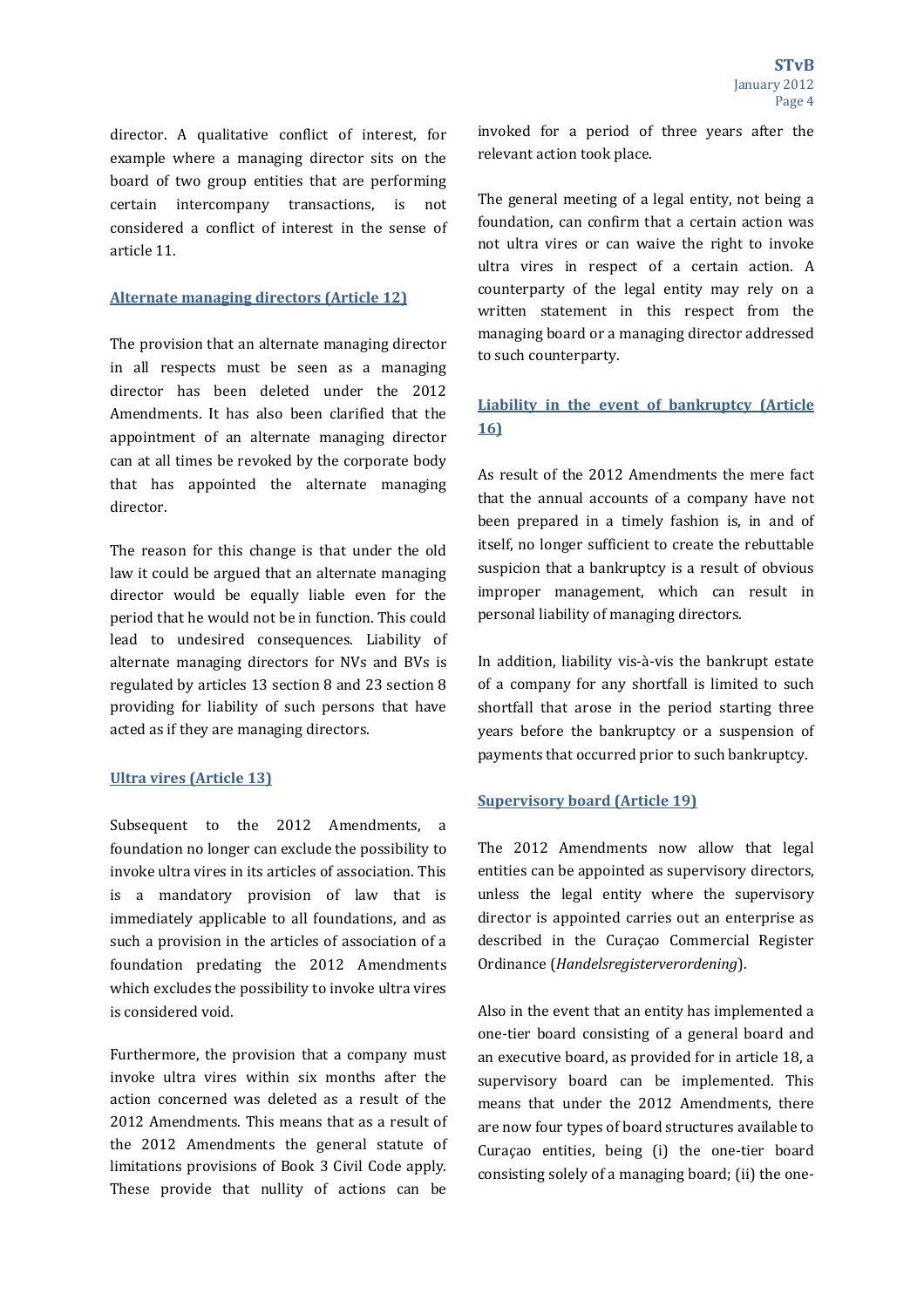tier board comprised of a general board and an executive board; (iii) the two-tier board consisting of a managing board and a supervisory board; and (iv) the two-tier board consisting of a managing board comprised of a general board and an executive board and a supervisory board.

## **Liquidation (Article 31)**

Under the 2004 Amendments it was generally accepted that the liquidation procedure for an entity ended once the liquidator had no knowledge of further assets. Under the 2012 Amendments liquidation terminates only once the liquidator has published an announcement in the Curaçao Gazette and informed the holders of registered shares and creditors that there are no more assets in the liquidated company known to the liquidator.

### **Written expressions (Article 36)**

The 2012 Amendments now provide that a written expression is an expression made by exploit, telegram, telex, telefax, e-mail or other text communicating means. A provision was also added stipulating that the articles of association can limit the use of electronic communication means. 

#### **TITLE 2. THE FOUNDATION**

#### **Name and further obligations (Article 51)**

The name of a private foundation may also contain the abbreviation S.P.F. or SPF instead of *Stichting* **Particulier Fonds** or Private Foundation in full.

The articles of a foundation can now also contain provisions that persons that are a participant (*deelnemer*) or associated person (*gangeslotene*) of the foundation have certain obligations vis-à-vis the foundation as set out in the articles.

The specific investigation proceedings relating to the foundation were deleted because general investigation proceedings have been included in the law under the 2012 Amendments (see Title 8).

#### **Annual accounts (Article 58)**

For a large foundation, the provisions for the large company in respect of financial statements are now equally applicable. 

## **TITLE 5. THE LIMITED LIABILITY COMPANY (***NAAMLOZE VENNOOTSCHAP* **OR "NV")**

#### **Share capital (Article 100)**

The rule under the 2004 Amendments was that at least one share with full voting rights and sharing in the profits, or one share with full voting rights *and* one share sharing in the profits had to be outstanding at any time. Under the 2012 Amendments at least so many shares must be outstanding so that in respect of any topic brought before a general meeting voting rights can be exercised, and simultaneously at least one share that shares in the profit must be outstanding. This allows voting rights on various topics to be allocated to specific classes of shares.

#### **Name (Article 102 section 1)**

The abbreviation of a *naamloze vennootschap* may be NV or N.V.

#### **Par value of shares (Article 102 section 2)**

A clarification has been added under the 2012 Amendments that the par value of shares (if one has been assigned to a class) can be expressed in one or more foreign currencies, provided that per class of shares the same currency is used.

**Possibility to include personal liability of shareholders in the articles (Article 102 sections 5 through 8)**

Article 102 has been revised under the 2012 Amendments to reflect provisions relating to the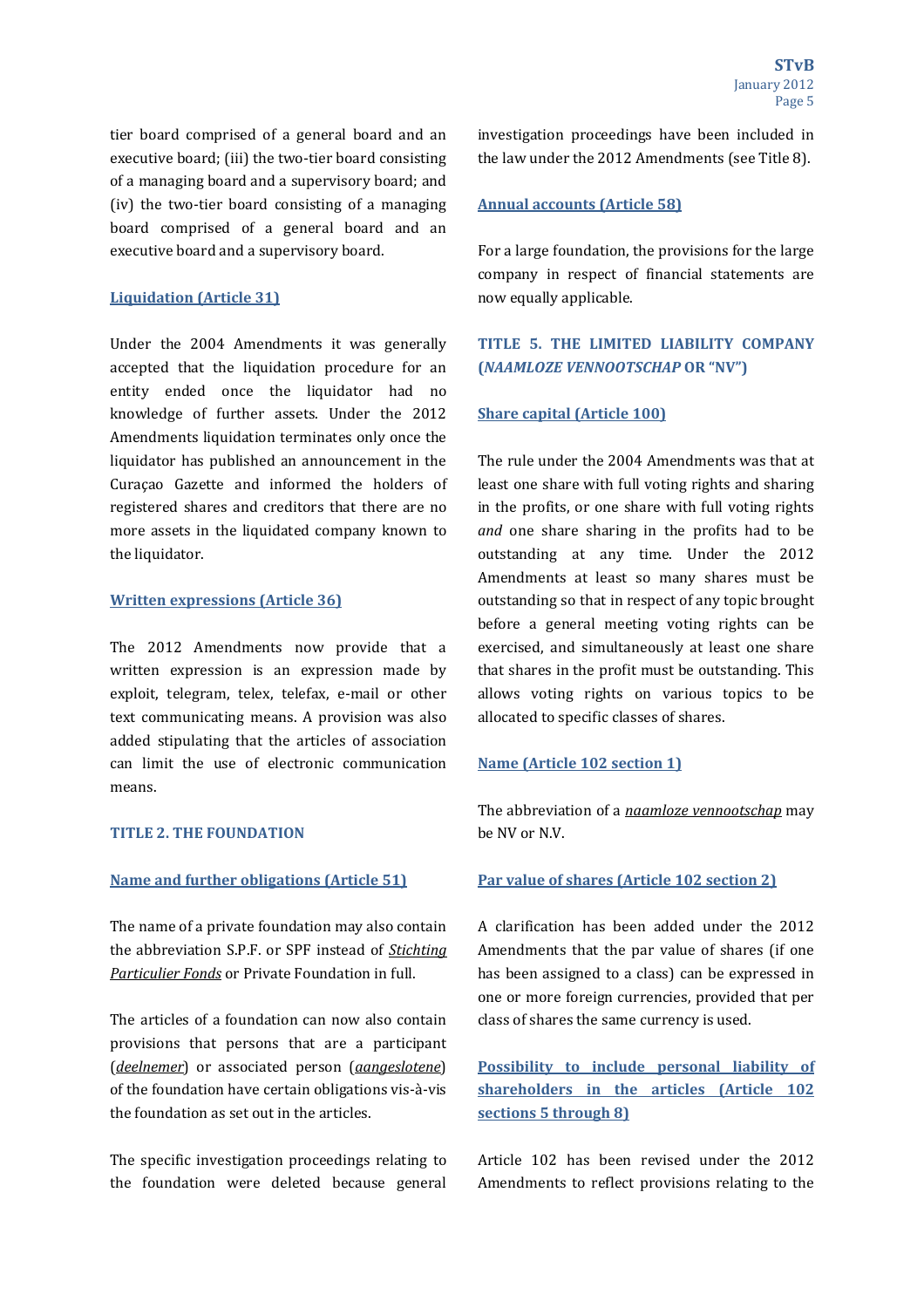private limited liability company (BV) that should equally apply for the NV. These primarily regard allowing the articles of association to provide for personal liability for certain holders of (certain classes of) shares.

As a result of the 2012 Amendments the articles of association can now provide that holders of registered shares or of certain classes of registered shares in an NV will be personally liable, either jointly or severally, for specific debts of the company. In the event that provisions for such liability are included in the articles of association, interested parties (i.e. creditors of such debts) will also have the right to inspect the shareholders register.

Any resolution to amend the articles as a result of which such personal liability of shareholders is introduced, amended or terminated, can only be implemented with the explicit approval of all shareholders and all others entitled to vote.

A third party, for whose benefit a personal liability of shareholders is included in the articles, can directly file his claim against a shareholder, unless the provisions of the articles of association prohibit such.

To the extent that as a result of an amendment of the articles of association a shareholder is released from all or part of a personal liability that previously existed, this will also have immediate effect with respect to existing debts of the company, provided, however, that for debts preexisting the release or partial release such is only effective in respect of the relevant shareholder six months after the date of the amendment of the articles and registration of the release in the shareholders register. The articles of association may also extend the aforementioned six month term. 

If a shareholder that has a personal liability resulting from such a provision in the articles of association ceases to be a shareholder, his liability

also terminates for existing debts of the company, provided however that for those debts the termination of liability is also only effective six months after the time at which the shareholding is terminated and registration to that effect is made in the shareholders register. This term can also be extended by the articles of association.

## **Issue of shares of listed companies (Article 104)**

Article 104 has been amended pursuant to the 2012 Amendments in order to provide that shares in listed companies, or shares that will be listed immediately subsequent to their issue, can be issued in accordance with the applicable system of the relevant stock exchange where such shares are or will be listed, provided such shares are not bearer shares.

## **Preemptive rights (Article 106)**

Under the 2004 Amendments the general rule existed that shareholders had preemptive rights for share issues unless the articles provided otherwise. Under the 2012 Amendments this rule has been negatively formulated and preemptive rights must now be explicitly provided for in the articles. The articles of association can provide that all or only certain shareholders have preemptive rights upon an issue of shares, and may further determine that such preemptive rights are pro rata or otherwise distributed amongst shareholders. The authority to determine the distribution of preemptive rights may also be delegated to a corporate body designated in the articles of association.

Please note that due to the rule under the 2004 Amendments, whereby shareholders automatically had preemptive rights pro rata to the shares held by them, the articles of many NVs and BVs do not provide for preemptive rights. As a result of the 2012 Amendments, shareholders of those companies (that under the 2004 Amendments would have preemptive rights) no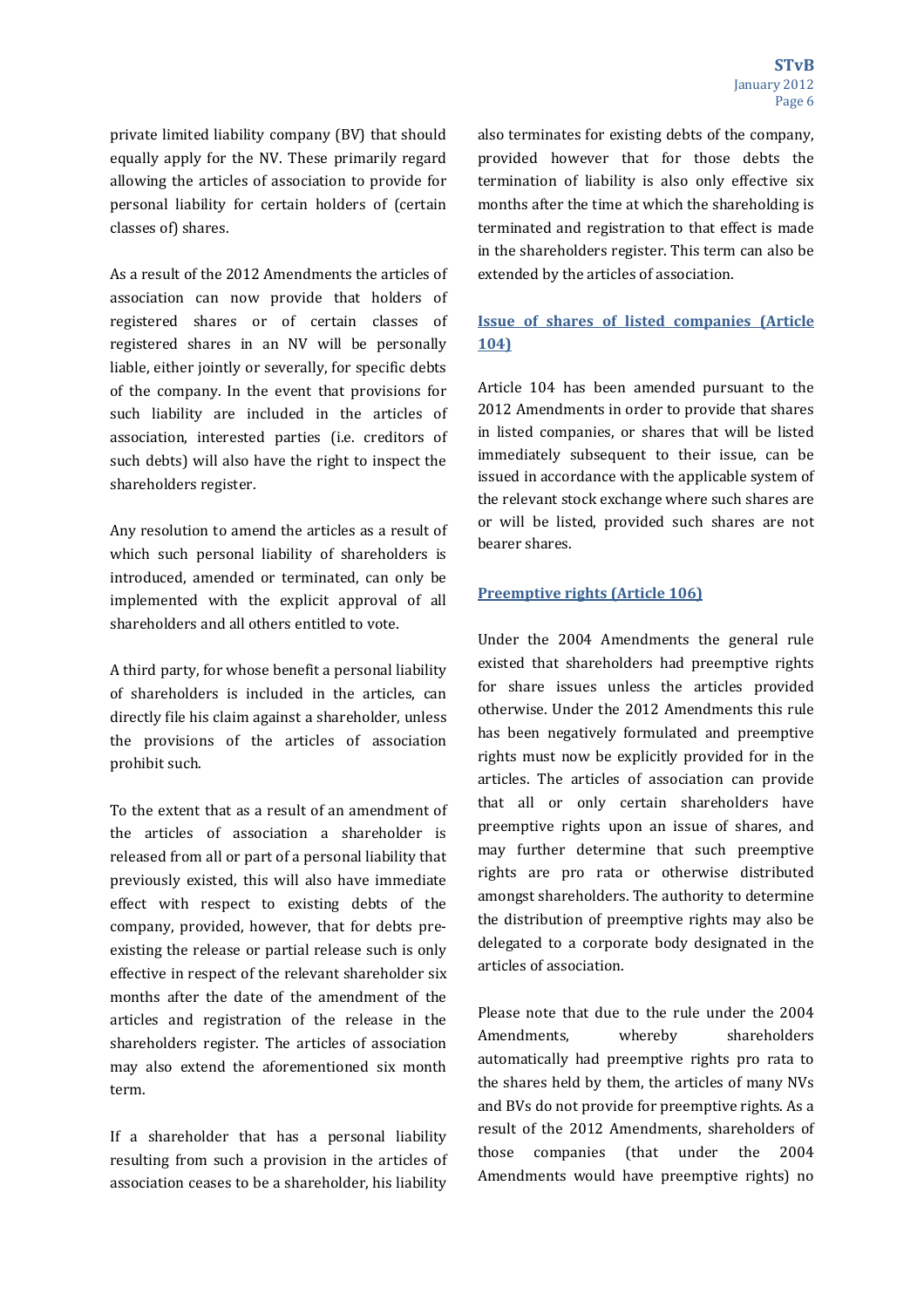longer have such rights. For those companies it is recommended that the articles are amended to reflect this.

## **Payment on shares (Article 107)**

Under the 2004 Amendments it was possible that payment on shares could be delayed for a certain period of time or until a corporate body designated in the articles of association resolved that the payment was due. Under the 2012 Amendments such delay can still be applied to cash payments on shares, however this is no longer possible for in kind payments. Payment in kind on shares must be effectuated immediately after incorporation or issue of the relevant shares.

Article 107 section 7 has also been clarified and now provides that obligations to pay on shares that fall after the date of bankruptcy can be complied with by paying the cash value of such future payment obligations.

## **Contractual obligations linked to shareholding, quality requirements for shareholding and forced redemption (Article 108a)**

This is a new article introduced to specifically allow the articles to provide with respect to all registered shares or certain registered shares of a specific class that (i) certain contractual obligations vis-à-vis the company, third parties or among shareholders are linked to the holding of such shares; (ii) certain quality requirements (*kwaliteitseisen*) apply to the holders of such shares; or (iii) that certain provisions as referred to in article 257 (relating to forced redemption) apply. 

If the articles provide for contractual obligations vis-à-vis third parties, such third parties have the right to inspect the shareholders register and can claim a copy of such part of the register from which relevant information for such third party appears. 

In order to protect the interests of minority shareholders, the legislator has deemed it appropriate to provide that a revision of the articles as a result of which a provision as referred to in the first section is introduced, changed or revoked can only be resolved upon with the explicit approval of all shareholders and all persons entitled to vote.

**Shareholders register (Article 109)**

Under the 2012 Amendments, the shareholders register must also mention any possible liability of a shareholder pursuant to articles 102 section 5 and 108 section 1, and in the event that a registered share is exchanged for a bearer share, registration of the issue of the bearer share must be recorded. 

Under the 2004 Amendments, shareholders were only entitled to inspect the entries in the shareholders register with respect to their own shares. Under the 2012 Amendments, there is a general entitlement of all shareholders to inspect the entire shareholders register, unless the articles of association limit the possibility to inspect the register to such information that relates to the shares held by the shareholder concerned. 

In respect of the shareholders register it is now provided that the articles may provide that the register is held in electronic form and is kept up to date by a third party under responsibility of the managing board.

It should be noted that the amendment by which the shareholders register is now open to inspection by all shareholders unless the articles of association provide otherwise could have the undesirable effect that companies whose articles of association do not contain a specific provision limiting the rights of shareholders in this respect could be more prone to shareholders undertaking action in concert with other shareholders.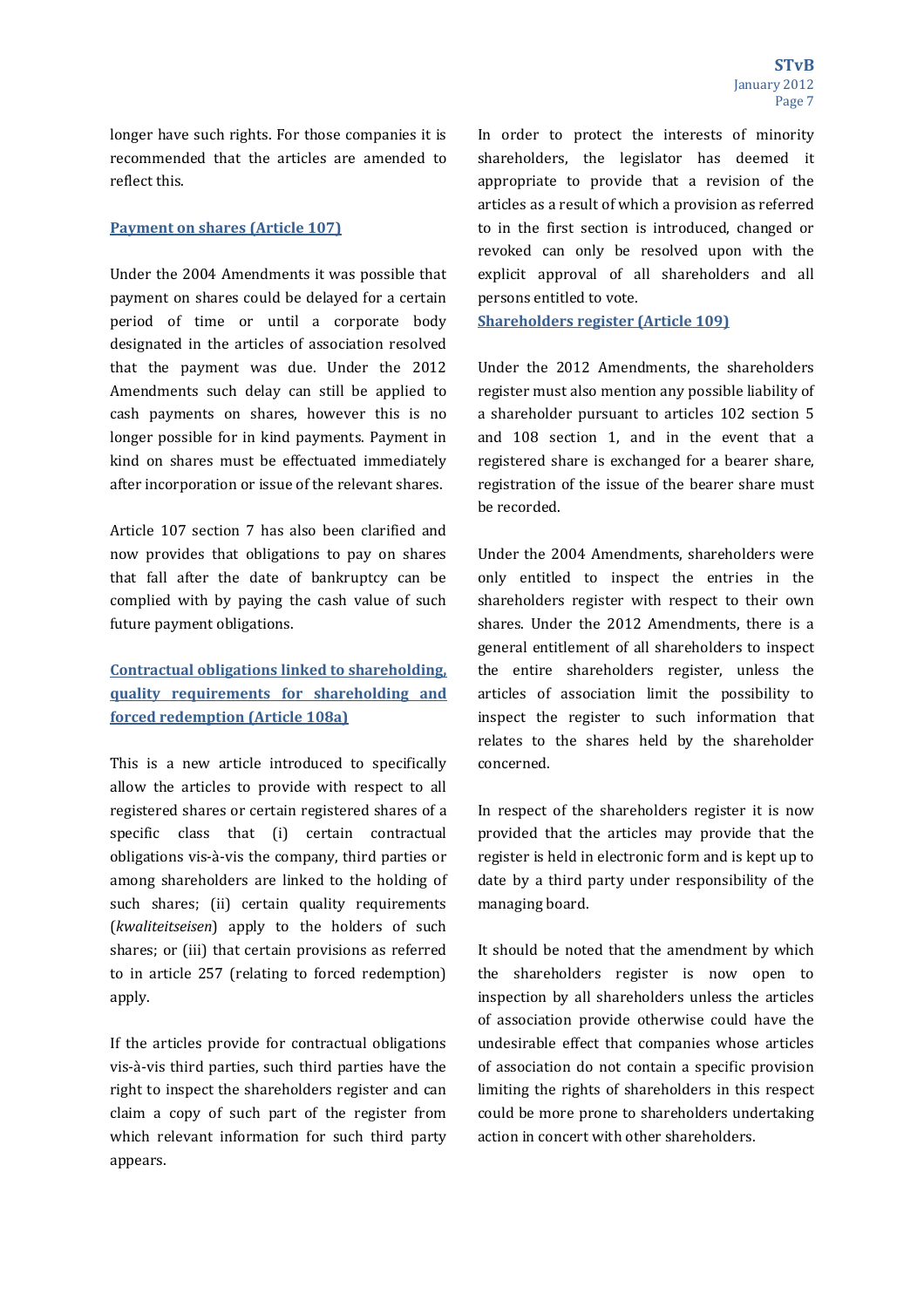## **(Setting aside of) Limitations on transferability of shares (Article 111)**

Under the 2004 Amendments, shareholders could petition the court to set aside provisions restricting the transferability of shares held by them. The 2012 Amendments has now extended that right to holders of a right of pledge in respect of shares in a Curaçao company as well.

It should be noted that under the 2012 Amendments transfer restrictions recorded in a company agreement will be afforded corporate effect provided the articles of association of the company explicitly refer to the transfer restrictions laid down in the company agreement.

## **Relationships amongst shareholders (Article 127 section 2)**

Section 2 of article 127 has been amended under the 2012 Amendments to provide that shareholders can regulate their mutual relationship and the manner in which they will exercise their rights as shareholder in a shareholders agreement.

It should be noted that under the 2012 Amendments, existing shareholders agreements no longer have corporate effect irrespective of whether the company is a party thereto or not.

## **Company agreement (Article 127 sections 3 through 10)**

The company agreement is addressed in more detail above under article 1

## **Annual meeting (Article 128)**

The 2004 Amendments stipulated that at least once per year a general meeting of shareholders had to be held.

Under the 2012 Amendments, article 128 now stipulates that at least once per year a general meeting must be held or resolutions outside of a meeting (in writing) must be adopted (see article 135 below). 

## **Provisions relating to the right to attend shareholders meetings (***vergaderrecht***) (Article 129)**

A new article has been included under the 2012 Amendments concerning rights of persons to attend general meetings of shareholders. The right to attend a meeting is defined as the right to attend a general meeting in person or by proxy and to address such general meeting. The right to attend a meeting is granted to:

- each shareholder:
- each person entitled to vote;
- each managing director;
- each supervisory director; and
- such other persons as the articles grant the right to attend meetings.

As a result of this new article, in conjunction with articles 131 and 135, the procedures for convocation of and adoption of resolutions by the general meeting have substantially changed.

## **The right to convene meetings (Article 130 section 1)**

Under the 2012 Amendments, the rule of article 130, pursuant to which shareholders representing at least 10% of the vote in a general meeting could request the managing board or the supervisory board in writing to convene a general meeting, has been changed to include those persons entitled to vote (who not necessarily be shareholders) representing 10% of the votes.

# **Resolutions adopted in shareholders meetings held without being duly convened (Article 131 section 6)**

Under the 2004 Amendments, resolutions could be adopted at the general meeting of shareholders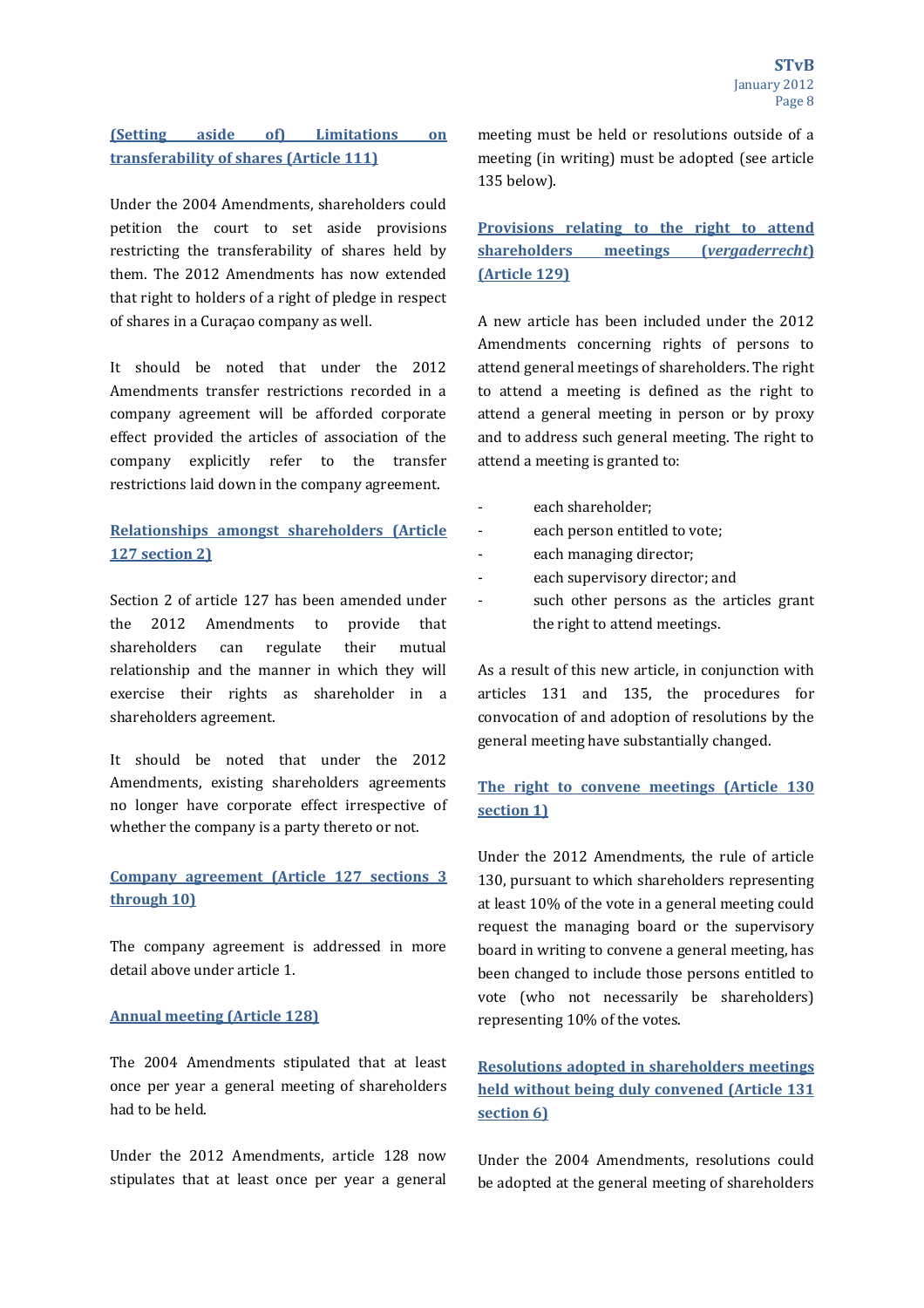even if the meeting was not duly convened, provided such resolutions were adopted unanimously by all shareholders entitled to vote. Under the 2012 Amendments, all persons with the right to attend meetings must be present or represented and to the extent they are not, such persons must have consented to the manner of adoption of resolutions or must have indicated not to invoke the fact that the meeting was not duly convened. 

As a result of this expansion under the 2012 Amendments, all non-voting shareholders, all managing directors, all supervisory directors and all others entitled to attend shareholders meetings must be involved in a general meeting of shareholders if it is not duly convened. All such persons entitled to attend shareholders meetings must either be present or actively approve that the meeting is being held without being duly convened. 

# **Advisory vote of managing directors and supervisory directors in the general meeting (Article 132)**

The advisory vote of managing directors and supervisory directors to the general meeting can no longer be excluded in the articles of association. 

## **Adoption of resolutions outside of a meeting (Article 135)**

Resolutions of the general meeting can also be adopted without holding a meeting (i.e. in writing), provided no bearer shares are in issue and that all persons entitled to attend the meeting have agreed to this manner of adoption of resolutions. 

Please note that as a result of the 2012 Amendments, all holders of non-voting shares, all managing directors, all supervisory directors and anyone else holding a right to attend general meetings must be involved when a resolution in writing is adopted. Timely information of the intention to adopt a resolution in writing provided to directors and shareholders is no longer sufficient. All persons entitled to attend must actively consent to a resolution in writing.

## **If no votes can be cast, the managing board decides (Article 135a)**

A new article 135a has been introduced under the 2012 Amendments which provides that if in respect of a resolution of the general meeting no vote can be validly cast on any of the outstanding shares, the managing board will decide, unless the articles of association provide otherwise.

The articles of association may also delegate the authority to decide as mentioned above to another corporate body or a third party.

## **Suspension and dismissal of managing directors (Article 136)**

Under the 2012 Amendments the law now explicitly provides that the authority to dismiss or suspend managing directors can also be granted to another corporate body than the corporate body that has appointed them. The corporate body that has appointed managing directors is, however, at all times authorized to suspend or dismiss. 

## **TITLE 8. RIGHT OF INVESTIGATION (ARTICLES 270 THROUGH 286)**

When introducing Book 2 in 2004, the legislator argued in the Explanatory Notes to the 2004 Amendments that the right of investigation (*enquêterecht*) as it is known under Netherlands law would not fit within the Netherlands Antilles system. The main reasons on which the legislator based its view were that it would put an undue burden on the court system, the law provided for the possibility for shareholders to be bought out (which provided sufficient safeguards) and the right of investigation as it had been laid down in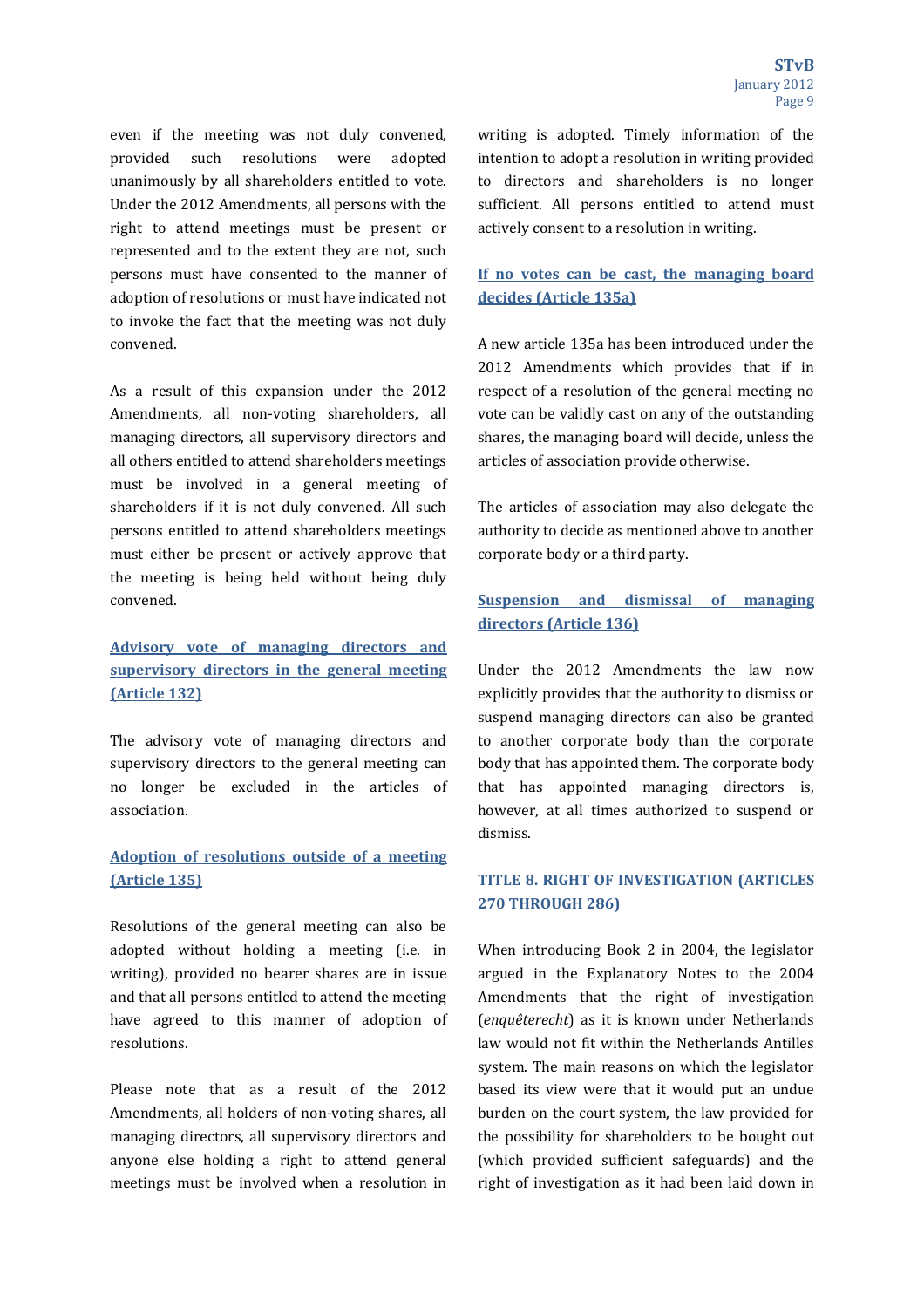article 132 of the Commercial Code, effective until 2004, had hardly ever been used.

Even though in our view all of these arguments make sense and still hold true today, the legislator has pushed forward and introduced a new Title 8 in the 2012 Amendments granting certain parties the right to request the combined Court of Appeals of Aruba, Curaçao, Sint Maarten and the BES Islands to appoint investigators to perform an investigation into the management and financial affairs of an enterprise.

A request for an investigation procedure may be submitted in respect of:  $(i)$  a foundation by any interested person; (ii) an association or cooperative by one/tenth of its members; and (iii) an NV or BV by shareholders that alone or together represent one/tenth of the equity or at least one/tenth of the votes that can be cast on all items that can come before the general meeting. In addition, the public prosecutor, a trustee in bankruptcy or persons authorized thereto in the articles of association or pursuant to an agreement with the legal entity may file such a request (article 272).

The above-mentioned Court may, upon receipt a request by an entitled party or parties, order an investigation into the affairs of a company if it finds well-grounded reasons to doubt the soundness of the company's policies. One or more court-appointed investigators carry out the investigation. The investigators are granted full access to the company's books and premises and they are to receive full co-operation of the company's managing directors, supervisory directors and employees. The investigator's report is sent to the person or persons who requested the investigation and to the legal entity. If the report gives evidence of mismanagement, the Court may take rather far-reaching measures, such as the annulment of a resolution of an organ of the company, the suspension or removal of directors, the appointment of interim directors, temporary transfer of shares, temporary deviation from 

provision of the company's Formative Documents, and the winding-up of the company.

These and other measures may also be sought in preliminary relief.

#### **Conversion into a foreign entity (Article 304)**

Under the 2004 Amendments, in order for an NV or a BV to convert into a foreign entity, all managing directors and all holders of voting shares who had not opposed the resolution to convert, had to issue a statement accepting several liability for all debts of the company at the time of conversion. This made conversion abroad of larger companies and certainly of listed companies, impossible.

Under the 2012 Amendments, this requirement has been deleted. The stipulation under the law is now that there is waiting period of one month in which creditors or counterparties can oppose the conversion on grounds that the conversion would be detrimental to their position as creditor or counterparty. 

A publication of the proposed conversion must be made in the Curaçao Gazette and in a newspaper with wide circulation, at least five weeks but not more than three months before the execution of the deed of conversion.

Only in cases where the interest of the company explicitly requires a deviation from the system whereby the proposed conversion is published, a conversion can take place on the basis of the old rule whereby there is a liability statement from all managing directors at the time of conversion and all voting shareholders except where it concerns listed companies. The liability in principle expires three months after the time of conversion but, in any event, one year after the conversion. This means that for listed companies an urgent conversion can still be implemented on the basis of the old rule without liability statements from the shareholders.